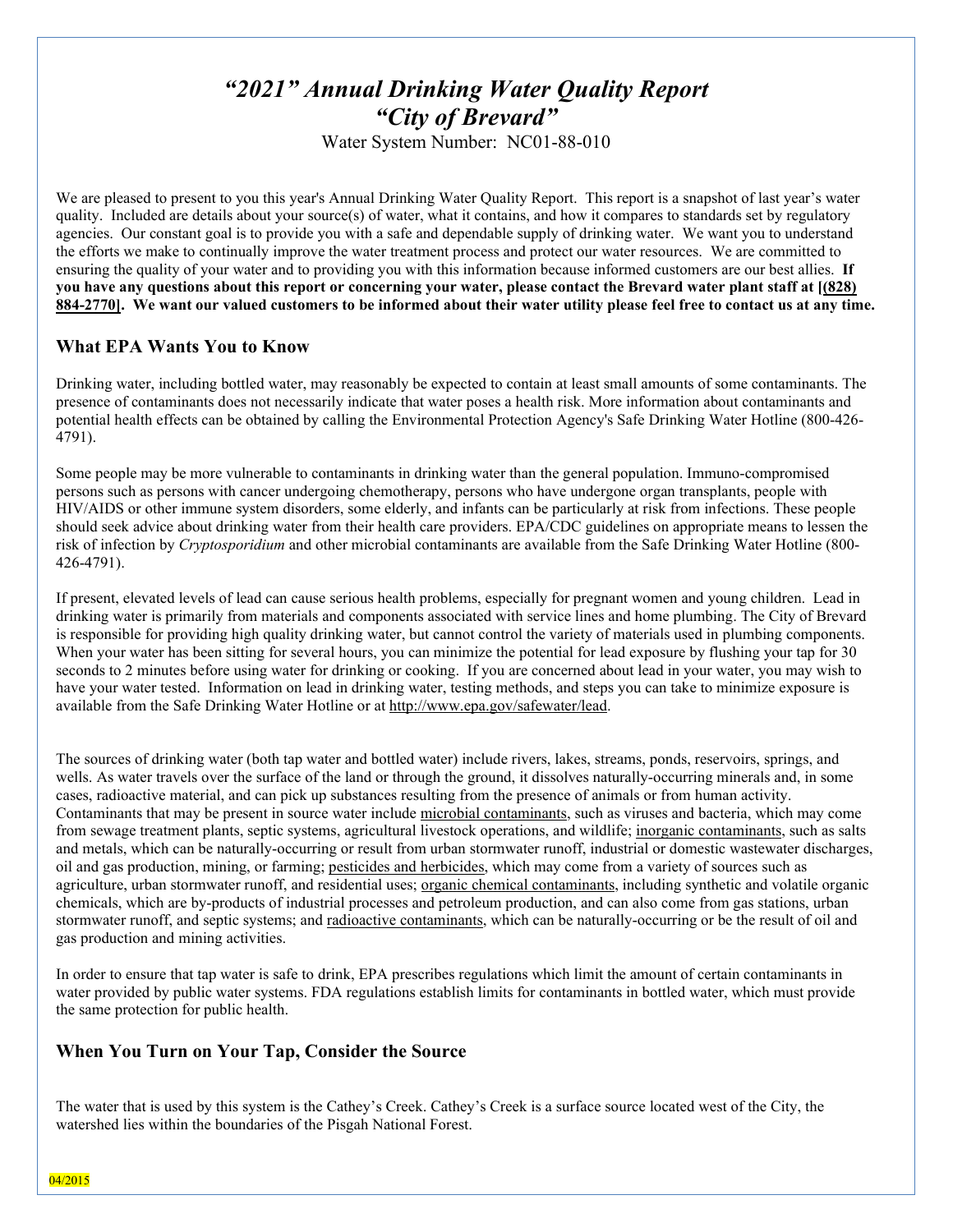# **Source Water Assessment Program (SWAP) Results**

The North Carolina Department of Environment and Natural Resources (DENR), Public Water Supply (PWS) Section, Source Water Assessment Program (SWAP) conducted assessments for all drinking water sources across North Carolina. The purpose of the assessments was to determine the susceptibility of each drinking water source (well or surface water intake) to Potential Contaminant Sources (PCSs). The results of the assessment are available in SWAP Assessment Reports that include maps, background information and a relative susceptibility rating of Higher, Moderate or Lower.

The relative susceptibility rating of each source for the City of Brevard was determined by combining the contaminant rating (number and location of PCSs within the assessment area) and the inherent vulnerability rating (i.e., characteristics or existing conditions of the well or watershed and its delineated assessment area). The assessment findings are summarized in the table below:

### **Susceptibility of Sources to Potential Contaminant Sources (PCSs)**

| <b>Source Name</b> | <b>Susceptibility Rating</b> | <b>SWAP Report Date</b> |  |  |
|--------------------|------------------------------|-------------------------|--|--|
| Cathey's Creek     | Moderate                     | June 12, 2014           |  |  |

The complete SWAP Assessment report for City of Brevard may be viewed on the Web at: [www.ncwater.org/pws/swap.](http://www.ncwater.org/pws/swap) Note that because SWAP results and reports are periodically updated by the PWS Section, the results available on this web site may differ from the results that were available at the time this CCR was prepared. If you are unable to access your SWAP report on the web, you may mail a written request for a printed copy to: Source Water Assessment Program – Report Request, 1634 Mail Service Center, Raleigh, NC 27699-1634, or email requests to swap@ncdenr.gov. Please indicate your system name, number, and provide your name, mailing address and phone number. If you have any questions about the SWAP report please contact the Source Water Assessment staff by phone at 919-707-9098.

It is important to understand that a susceptibility rating of "higher" does not imply poor water quality, only the system's potential to become contaminated by PCSs in the assessment area.

# **Help Protect Your Source Water**

Protection of drinking water is everyone's responsibility. We have implemented the following source water protection actions: We coordinate with the U.S. Forest service in our water source protection actions. You can help protect your community's drinking water source(s) in several ways: (examples: dispose of chemicals properly; take used motor oil to a recycling center, volunteer in your community to participate in group efforts to protect your source, etc.).

### **Violations that Your Water System Received for the Report Year**

*During 2021 we received no violations.*

# **Water Quality Data Tables of Detected Contaminants**

We routinely monitor for over 150 contaminants in your drinking water according to Federal and State laws. The tables below list all the drinking water contaminants that we detected in the last round of sampling for each particular contaminant group. The presence of contaminants does not necessarily indicate that water poses a health risk. **Unless otherwise noted, the data presented in this table is from testing done January 1 through December 31, 2021.** The EPA and the State allow us to monitor for certain contaminants less than once per year because the concentrations of these contaminants are not expected to vary significantly from year to year. Some of the data, though representative of the water quality, is more than one year old.

Unregulated contaminants are those for which EPA has not established drinking water standards. The purpose of unregulated contaminant monitoring is to assist EPA in determining the occurrence of unregulated contaminants in drinking water and whether future regulations are warranted.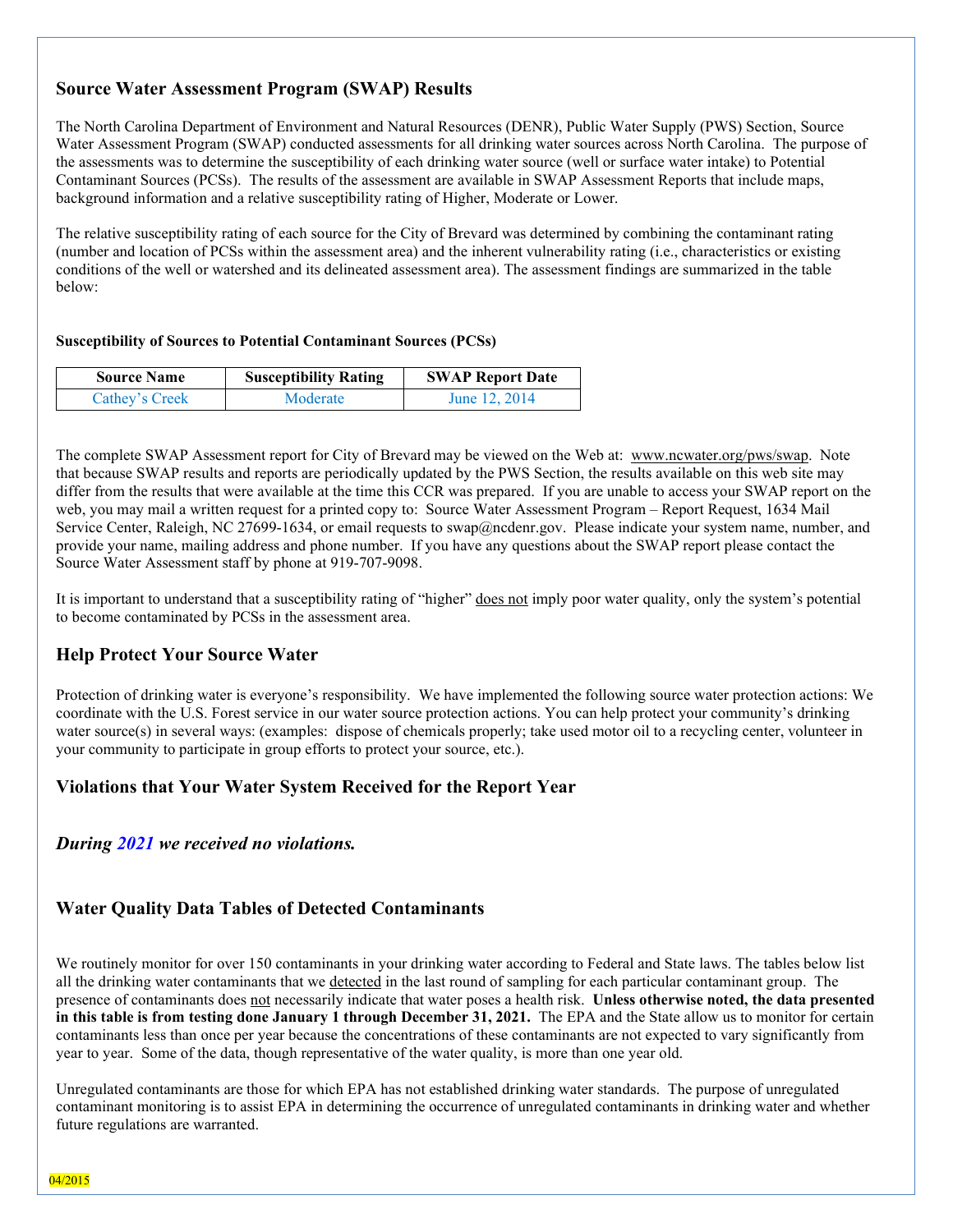# **Important Drinking Water Definitions:**

*Not-Applicable (N/A*) – Information not applicable/not required for that particular water system or for that particular rule.

*Non-Detects (ND)* - Laboratory analysis indicates that the contaminant is not present at the level of detection set for the particular methodology used.

*Parts per million (ppm) or Milligrams per liter (mg/L)* - One part per million corresponds to one minute in two years or a single penny in \$10,000.

*Parts per billion (ppb) or Micrograms per liter (ug/L)* - One part per billion corresponds to one minute in 2,000 years, or a single penny in \$10,000,000.

*Parts per trillion (ppt) or Nanograms per liter (nanograms/L)* - One part per trillion corresponds to one minute in 2,000,000 years, or a single penny in \$10,000,000,000.

*Parts per quadrillion (ppq) or Picograms per liter (picograms/L)* - One part per quadrillion corresponds to one minute in 2,000,000,000 years or one penny in \$10,000,000,000,000.

*Picocuries per liter (pCi/L)* - Picocuries per liter is a measure of the radioactivity in water.

*Million Fibers per Liter (MFL)* - Million fibers per liter is a measure of the presence of asbestos fibers that are longer than 10 micrometers.

*Nephelometric Turbidity Unit (NTU)* - Nephelometric turbidity unit is a measure of the clarity of water. Turbidity in excess of 5 NTU is just noticeable to the average person.

*Action Level (AL) -* The concentration of a contaminant which, if exceeded, triggers treatment or other requirements which a water system must follow.

*Treatment Technique (TT)* **-** A required process intended to reduce the level of a contaminant in drinking water.

*Maximum Residual Disinfection Level (MRDL)* – The highest level of a disinfectant allowed in drinking water. There is convincing evidence that addition of a disinfectant is necessary for control of microbial contaminants.

*Maximum Residual Disinfection Level Goal (MRDLG)* – The level of a drinking water disinfectant below which there is no known or expected risk to health. MRDLGs do not reflect the benefits of the use of disinfectants to control microbial contaminants.

*Locational Running Annual Average (LRAA)* – The average of sample analytical results for samples taken at a particular monitoring location during the previous four calendar quarters under the Stage 2 Disinfectants and Disinfection Byproducts Rule.

*Maximum Contaminant Level (MCL)* - The highest level of a contaminant that is allowed in drinking water. MCLs are set as close to the MCLGs as feasible using the best available treatment technology.

*Maximum Contaminant Level Goal (MCLG)* - The level of a contaminant in drinking water below which there is no known or expected risk to health. MCLGs allow for a margin of safety.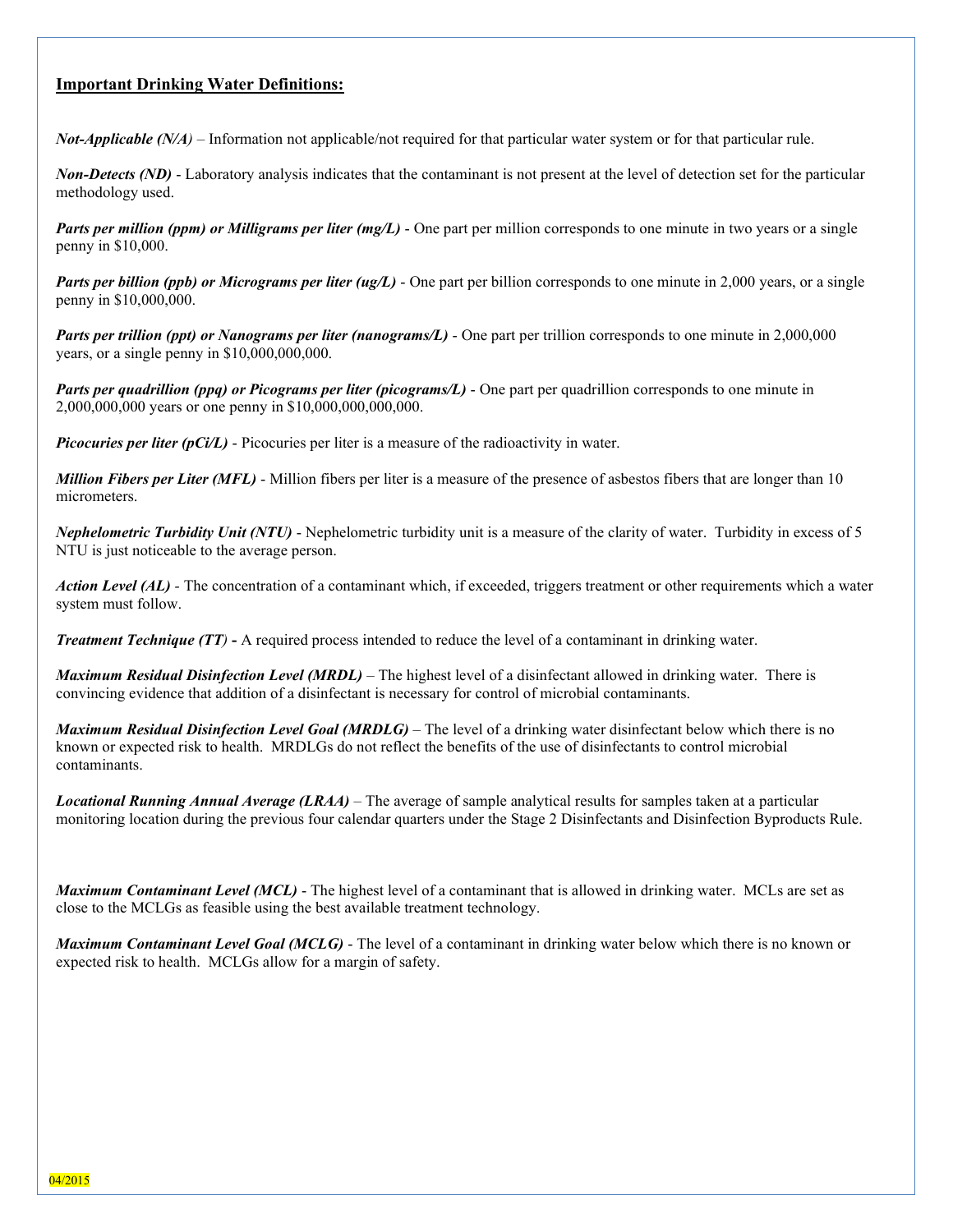# **Tables of Detected Contaminants**

| Microbiological Contaminants in the Distribution System - For systems that collect less than 40 samples per month |  |  |
|-------------------------------------------------------------------------------------------------------------------|--|--|
|                                                                                                                   |  |  |
|                                                                                                                   |  |  |
|                                                                                                                   |  |  |

| . .                                                |                         |               |          |                                                                                               |                                      |
|----------------------------------------------------|-------------------------|---------------|----------|-----------------------------------------------------------------------------------------------|--------------------------------------|
| Contaminant (units)                                | MCL<br>Violation<br>Y/N | Your<br>Water | MCLG     | MCL                                                                                           | Likely Source of Contamination       |
| Total Coliform Bacteria<br>(presence or absence)   | N                       |               | $\Omega$ | 1 positive sample / month*<br>Note: If either an original<br>routine sample and/or its repeat | Naturally present in the environment |
| Fecal Coliform or E. coli<br>(presence or absence) | N                       |               |          | samples(s) are fecal coliform or<br>E. coli positive, a Tier 1 violation<br>exists.           | Human and animal fecal waste         |

### **Turbidity\***

| Contaminant (units)                                                                           | Treatment<br>Technique<br>(TT)<br>Violation<br>Y/N | Your Water | MCLG | Treatment Technique (TT)<br>Violation if:                             | Likely Source of<br>Contamination |
|-----------------------------------------------------------------------------------------------|----------------------------------------------------|------------|------|-----------------------------------------------------------------------|-----------------------------------|
| Turbidity (NTU) - Highest<br>single turbidity measurement                                     | N                                                  | 0.26 NTU   | N/A  | Turbidity $>1$ NTU                                                    |                                   |
| Turbidity (NTU) - Lowest<br>monthly percentage $(\% )$ of<br>samples meeting turbidity limits | N                                                  | 100%       | N/A  | Less than 95% of monthly turbidity<br>measurements are $\leq 0.3$ NTU | Soil runoff                       |

 **\*** Turbidity is a measure of the cloudiness of the water. We monitor it because it is a good indicator of the effectiveness of our filtration system. The turbidity rule requires that 95% or more of the monthly samples must be less than or equal to 0.3 NTU.

### **Asbestos Contaminant**

| Contaminant (units)  | Sample<br>Date | MCL<br>Violation<br>Y/N | Your<br>Water | Range<br>High<br>$\sim$ OW | <b>MCLG</b> | <b>MCL</b> | Likely Source of Contamination                                       |
|----------------------|----------------|-------------------------|---------------|----------------------------|-------------|------------|----------------------------------------------------------------------|
| Total Asbestos (MFL) | 3/1/2011       |                         |               |                            |             |            | Decay of asbestos cement water mains;<br>erosion of natural deposits |

### **Lead and Copper Contaminants**

| Contaminant (units)                           | Sample<br>Date    | Your<br>Water        | Number of<br>sites found<br>above the AL | <b>MCLG</b> | AL        | Likely Source of Contamination                                          |
|-----------------------------------------------|-------------------|----------------------|------------------------------------------|-------------|-----------|-------------------------------------------------------------------------|
| Copper (ppm)<br>(90 <sup>th</sup> percentile) | September<br>2021 | 0.0638<br>mg/L       |                                          | 1.3         | $AL=1.3$  | Corrosion of household plumbing<br>systems; erosion of natural deposits |
| Lead $(ppb)$<br>(90 <sup>th</sup> percentile) | September<br>2021 | ${}_{0.001}$<br>mg/L |                                          |             | $AL=0.15$ | Corrosion of household plumbing<br>systems; erosion of natural deposits |

### **Total Organic Carbon (TOC)**

| Contaminant (units)                                      | <b>TT</b><br>Violation<br>Y/N | Your Water<br>(RAA<br>Removal<br>Ratio) | Range<br>Monthly<br>Removal<br>Ratio<br>Low - High | <b>MCLG</b> | <b>TT</b> | Likely Source of<br>Contamination       | Compliance Method<br>(Step 1 or $ACC\#$ |
|----------------------------------------------------------|-------------------------------|-----------------------------------------|----------------------------------------------------|-------------|-----------|-----------------------------------------|-----------------------------------------|
| Total Organic Carbon<br>(removal ratio)<br>(TOC)-TREATED | N                             | 0.00                                    | N/A                                                | N/A         | <b>TT</b> | Naturally present in the<br>environment | ACC <sub>2</sub>                        |